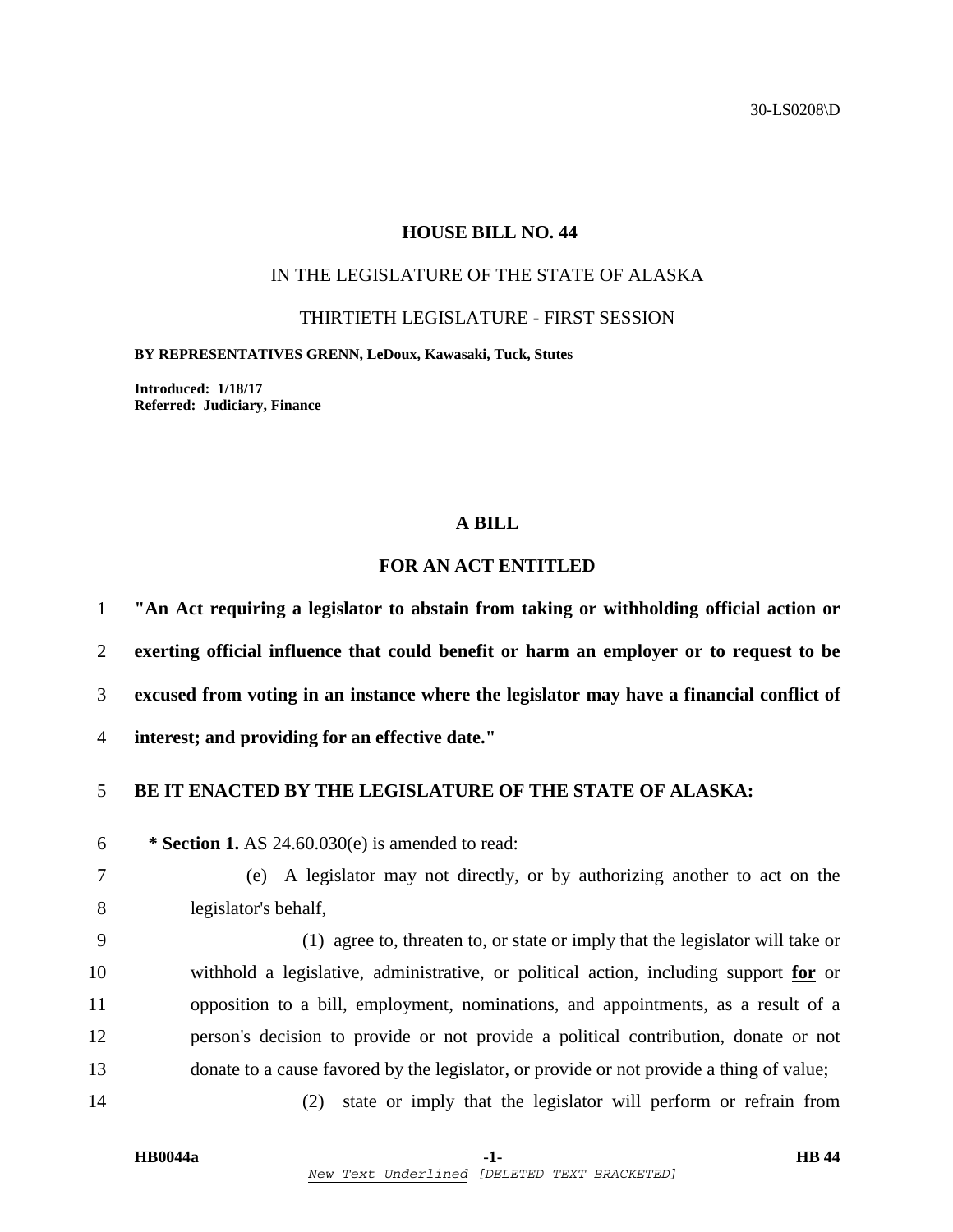| $\mathbf{1}$   | performing a lawful constituent service as a result of a person's decision to provide or   |
|----------------|--------------------------------------------------------------------------------------------|
| $\overline{2}$ | not provide a political contribution, donate or not donate to a cause favored by the       |
| 3              | legislator, or provide or not provide a thing of value; or                                 |
| $\overline{4}$ | <b>JUNLESS REQUIRED BY THE UNIFORM RULES OF THE</b><br>(3)                                 |
| 5              | ALASKA STATE LEGISLATURE, ake or withhold official action or exert official                |
| 6              | influence that could substantially benefit or harm the financial interest of another       |
| 7              | person by [WITH] whom the legislator is employed, with whom the legislator is              |
| 8              | negotiating for employment, or from whom the legislator has received more than             |
| 9              | \$10,000 of income within the immediately preceding 12-month period, except                |
| 10             | $(A)$ as provided in $(g)$ of this section;                                                |
| 11             | as required by the Uniform Rules of the Alaska State<br><b>(B)</b>                         |
| 12             | Legislature; or                                                                            |
| 13             | (C) while participating in a public discussion or debate.                                  |
| 14             | * Sec. 2. AS $24.60.030(g)$ is amended to read:                                            |
| 15             | (g) Unless required by the Uniform Rules of the Alaska State Legislature, a                |
| 16             | legislator may not vote on a question <b>before a committee of the legislature, and</b>    |
| 17             | shall request to be excused from voting on a question before a house of the                |
| 18             | legislature, if the legislator or a member of the legislator's immediate family has a      |
| 19             | <b>financial</b> [AN EQUITY OR OWNERSHIP] interest in a business, investment, real         |
| 20             | property, lease, or other enterprise if the interest is substantial and the effect on that |
| 21             | interest of the action to be voted on is greater than the effect on a substantial class of |
| 22             | persons to which the legislator or the family member who has the financial interest        |
| 23             | belongs as a member of a profession, occupation, industry, or region. However,             |
| 24             | notwithstanding $(e)(3)$ of this section and the limitations of this subsection, a         |
| 25             | legislator may vote on an appropriation bill that meets the requirements of                |
| 26             | AS 37.07.020(a) or 37.07.100 (Executive Budget Act).                                       |
| 27             | * Sec. 3. AS $24.60.030(i)$ is amended to read:                                            |
| 28             | $(i)$ In this section,                                                                     |
| 29             | (1) "administrative hearing" means a quasi-judicial hearing before an                      |
| 30             | agency; "administrative hearing" does not include an informal conference or review         |
| 31             | held by an agency before a final decision is issued or a rate-making proceeding or         |